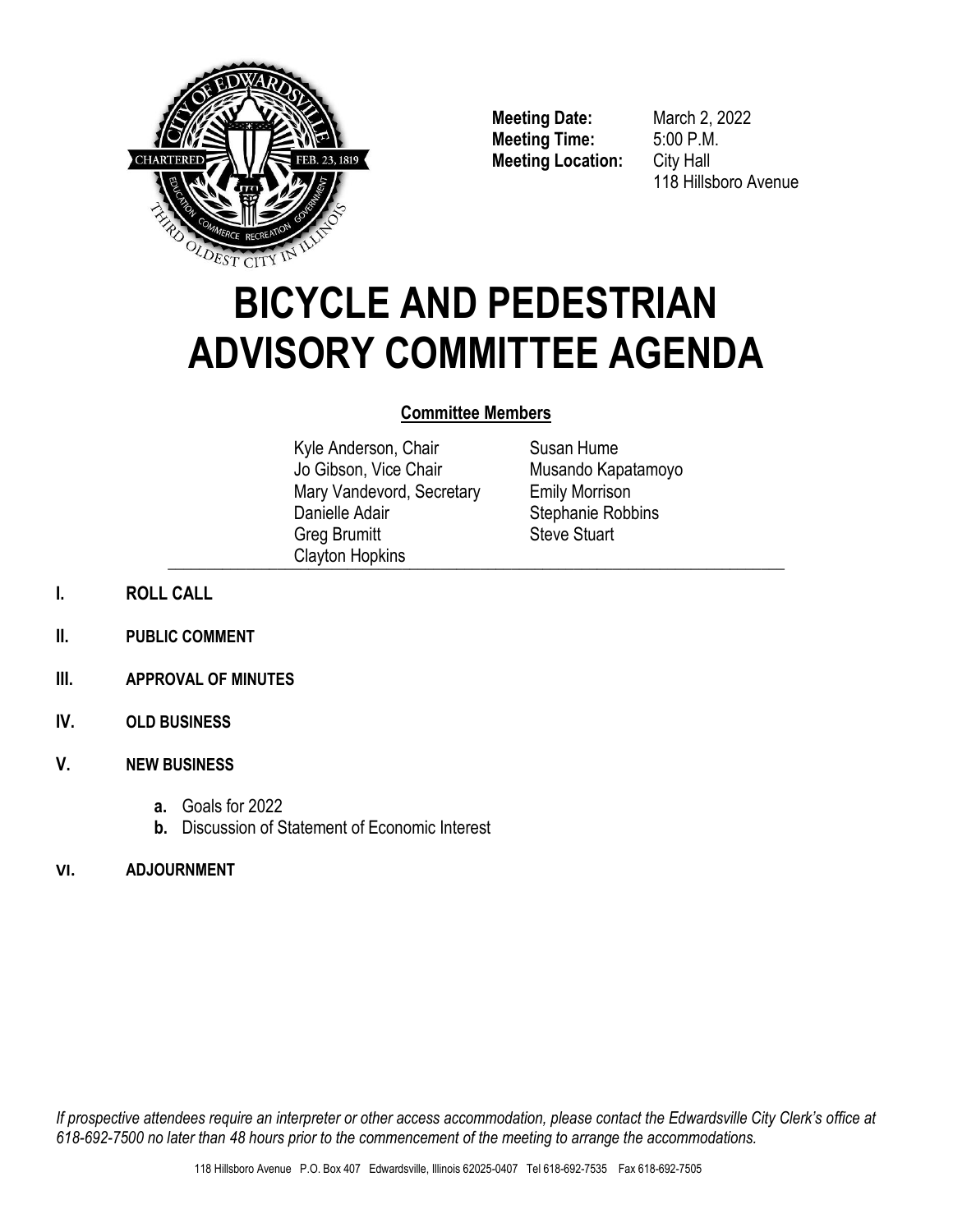## **BICYCLE & PEDESTRIAN ADVISORY COMMITTEE** *January 5, 2021 5:00 PM* **MINUTES**

Approved: \_\_\_\_\_\_\_\_\_\_\_\_\_\_\_\_\_\_\_

Date:

The regularly scheduled meeting of the Edwardsville Bicycle and Pedestrian Advisory Committee was held at 5:00 p.m. at City Hall located at 118 Hillsboro Avenue in Edwardsville, Illinois.

#### **I. ROLL CALL:**

Present Absent Jo Gibson, Vice Chair Danielle Adair Greg Brumitt Clayton Hopkins Susan Hume Emily Morrison Stephanie Robbins Steve Stuart Breana Buncher, Staff Eric Williams, Staff Emily Calderon, Staff Ryan Zwijack, Staff

Kyle Anderson, Chair Mary Vandevord, Secretary

#### **II. PUBLIC COMMENT:** None.

#### **III. APPROVAL OF MINUTES:**

Stephan Robbins made a motion to approve the minutes of December 2, 2021; second by Emily Morrison. Motion carried unanimously.

#### **IV. OLD BUSINESS:** None.

#### **V. NEW BUSINESS:**

a) *Goals for 2022:* Alderman SJ Morrison addressed the committee about working through the obstacles that keep Edwardsville from being a walkable/bikeable community and how to work towards being a bike/ped friendly community. SJ Morrison stated that he wants the committee to feel empowered to make recommendations to City Council through Public Services. SJ Morrison stated he wanted the committee to talk about aspirational goals but as well as goals that could be achieved quickly.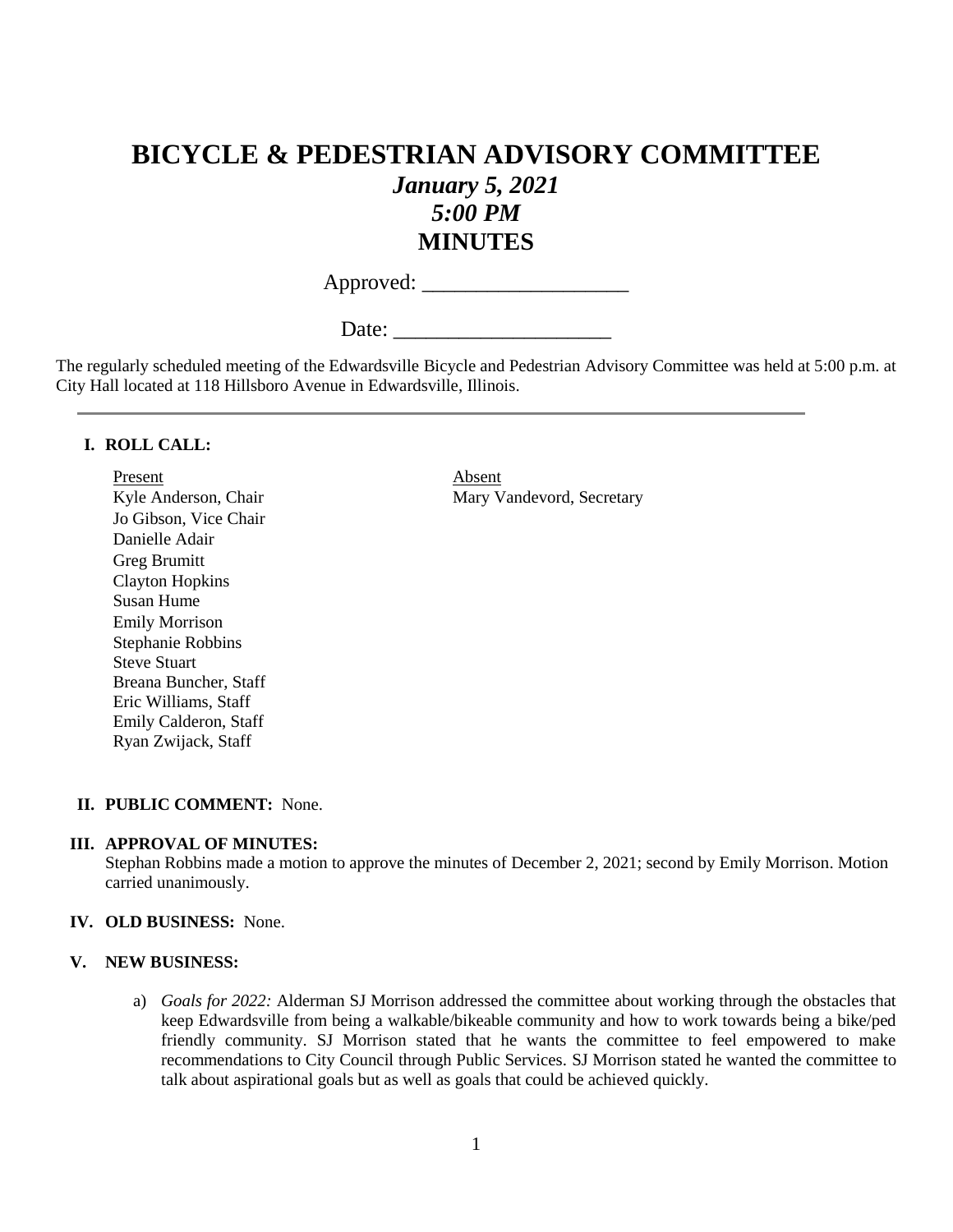Chairman Anderson stated that Breana Buncher sent out an email asking for the committee to think of their goals for BPAC and asked the committee to discuss them. Steve Stuart said that it is important to do outreach to schools and encourage students to ride bikes to school and setting up ways for them to do that and focus on bike safety. Steve Stuart said there could be events that are educational about riding bikes and tagging along with events like "Touch a Truck". Greg Brummitt discussed building the culture of biking and starting kids young with balance bikes and Susan Hume said there are events in Portland Oregon where they establish families walking and biking to school together as groups which encourages more people to do it and increases visibility. There was continued discussion about bike and pedestrian events for families for biking for commuting and recreational purposes.

Emily Morrison discussed Safe Routes to School and filing in the gaps to make utilizing the trails and sidewalks to get the schools and having collaborating between the schools, MCT, and the City to fill those gaps. A discussion ensued about connections needed for routes to get to schools. Chairman Anderson said that there is a way to get routes out to students so they know how they can get to school via biking or walking. Danielle Adair said that setting meet ups to guide people on how to get to school outside of the school week.. The Committee continued to discuss how to get information out on how to get to school by biking and walking.

Clayton Hopkins discussed a few ideas to add for incentives for people to bike to events such as valet bike parking or on site repairs of bikes. Greg Brummitt discussed other ideas for bike events to get people to come such as smoothing making, pancake throwing, and yoga events and he felt that since there is a bike culture already in Edwardsville, that people would attend them. Susan Hume said that there is an absence of bike racks within Edwardsville and that when businesses are leasing space, they have to convince developers to install bike racks. A discussion ensued about requiring bike racks with developments.

Stephanie Robbins discussed that there should be communication between Edwardsville and Glen Carbon because you can't go across 157 without going in and out of jurisdictions. Greg Brummitt said that they did a biking summit that had a lot of many jurisdictions get together to learn about being bike/ped friendly communitites and it makes jurisdictions want to make improvements and allocate funding toward it. A discussion ensued about enforcement of adhering to crosswalks and how it educates people quickly. Stephanie Robbins discussed bike boxes to help make bikers more visible and Greg Brummitt said that street safety is important but building the culture is important to establish first.

Chairman Anderson asked how to overcome the obstacle of having 157 and 159 divide our city and Greg Brummitt said that he sees the culture as the big obstacle more so than the infrastructure because people have to want it and to use it. A discussion ensued about biking culture and how to improve it.

Jo Gibson discussed safety while biking and said that she won't use the trails by herself and she wants to educate the public on how to handle bikers that are on the roadways and not the trails. Jo Gibson said that she feels like a Did You Know campaign would help with some of those issues. Eric Williams, Public Works Director, mentioned that they are trying to do work with IDOT to put in bump outs downtown to help address bike/ped issues along 157 & 159 and that previously that would have not been an option. A discussion ensued about a trolley system downtown.

b) *Establishment of Subcommittees*: A discussion ensued about establishing subcommittees or having groups that are done outside of the committee and what is subject to OMA. Chairman Anderson said to send out topics to the committee and have to committee individually reach out to Breana and let her know their interests. SJ Morrison said to have a point person for specific topics.

#### **VI. ADJOURNMENT:**

With no further business to discuss Greg Brummitt made a motion to adjourn the meeting at 6:15 pm; second by